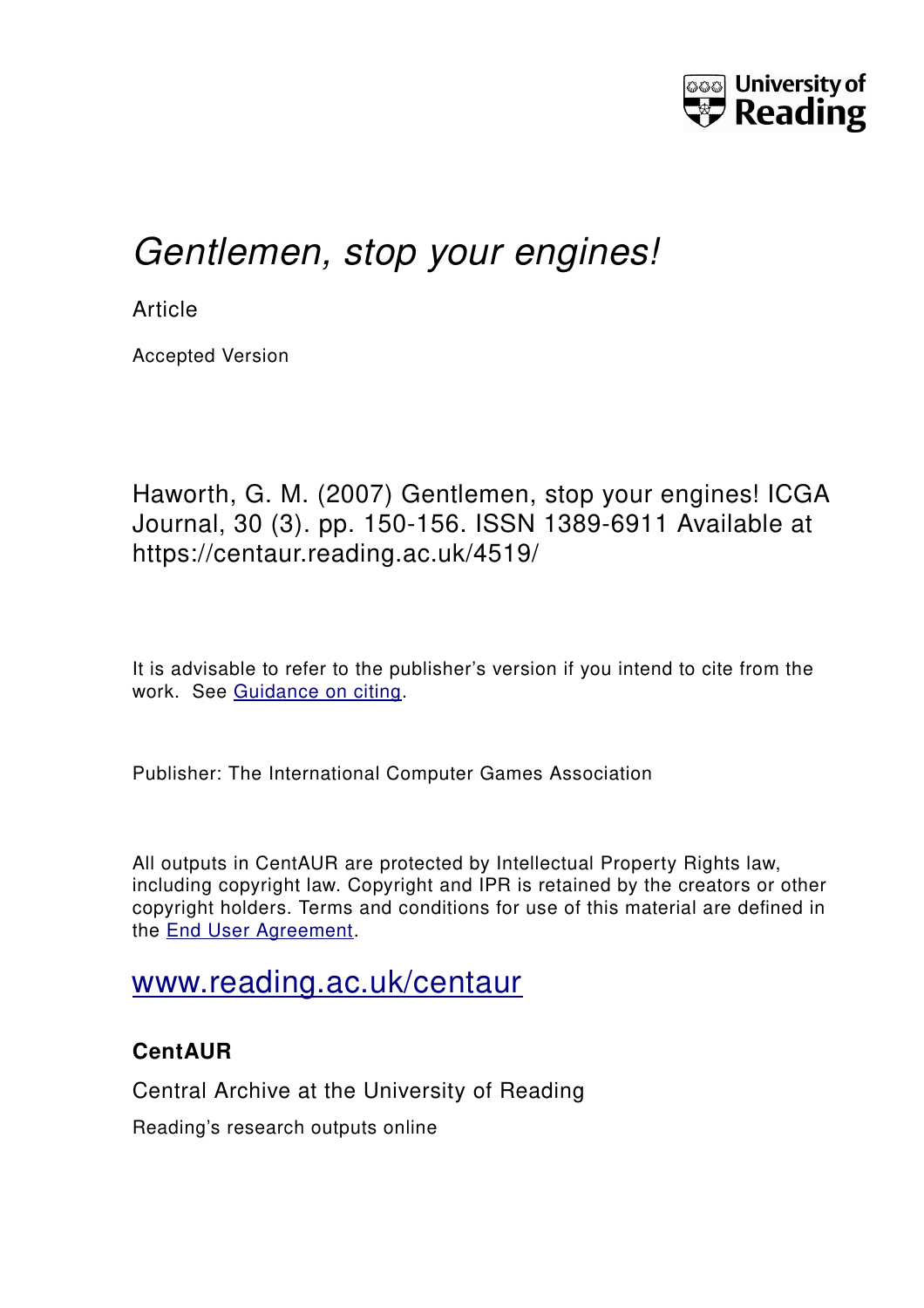#### **GENTLEMEN, STOP YOUR ENGINES!**

#### *G. M cC. Haworth1*

#### Reading, England

# ABSTRACT

For fifty years, computer chess has pursued an original goal of Artificial Intelligence, to produce a chess-engine to compete at the highest level. The goal has arguably been achieved, but that success has made it harder to answer questions about the relative playing strengths of man and machine. The proposal here is to approach such questions in a counter-intuitive way, handicapping or *stopping-down* chess engines so that they play less well. The intrinsic lack of man-machine games may be side-stepped by analysing existing games to place computerengines as accurately as possible on the FIDE ELO scale of human play. Move-sequences may also be assessed for likelihood if computer-assisted cheating is suspected.

# **1. INTRODUCTION**

The recently celebrated Dartmouth Summer Workshop of 1956 (Moor, 2006) coined the term *Artificial Intelligence*. The AI goal most clearly defined was to create a chess engine to compete at the highest level. Moore's law plus new versions and types of chess engine such as FRUIT, RYBKA and ZAPPA, have increased the likelihood that this goal has now been reached. Ironically, recent silicon successes in man-machine play have made this claim harder to verify as there is now a distinct lack of enthusiasm on the human side for such matches, especially extended ones. Past encounters have often been marred by clear blunders<sup>2</sup>, highlighting the unsatisfactory nature of determining the competence of *homo sapiens* by the transitory performance of one individual. Ad hoc conditions have increasingly compromised the engines, sometimes in chess-variant matches one or more removes from normal chess matches.

There is a need for a new approach to engine-rating, one which does not rely directly on unachievably large sets of man-machine games. The strategy here is based on an engine *E*, constrained for reasons of experimentrepeatability to be  $E_p$ , i.e., searching for p plies and then for quiescence.  $E_p$  is, to borrow a photography term, *stopped down* by *competence factor c* to be engine  $E_p(c)$ , choosing its move using a stochastic function  $f(c)$ :  $E_p(\infty) \equiv E_p$ . Let  $EP \equiv \sum q_i E_p(c_i)$  be an engine in  $E_p$ -space which plays as  $E_p(c_i)$  with probability  $q_i$ . The objective is to associate engines *EP* with various players *P* and levels on the FIDE ELO scale *F*.

Let engine *E*, search-depth *p* and player *P* (rated at ELO *L*) be chosen such that  $E_p$  manifestly plays better<sup>3</sup> than *P*. A sample set  $S = \{ (Q_i, m_i) \}$  of moves  $m_i$  from positions  $Q_i$  characterises *P*. A Bayesian inference process defines a transform  $T: P \rightarrow EP$  of *P* to  $E_p$ -space, analysing *S* to iterate towards *EP* (Jeffreys, 1961). ELO(*EP*) =  $L' = L + \delta F_I(E, p, S)$ . Match  $E_p$ -*EP* shows to arbitrary accuracy that  $ELO(E_p) = L' + \delta F_2$ , see Figure 1.



**Figure 1.** Mapping ELO *L* players to *Ep(c)*, and comparing *EP* and *Ep*.

1

<sup>1</sup> guy.haworth@bnc.oxon.org

<sup>&</sup>lt;sup>2</sup> Kasparov (v DEEP BLUE match 2 game 6, DEEP FRITZ and DEEP JUNIOR), Kramnik (v DEEP FRITZ) mated in 1  $^3$  This is to reduce uncertainty, see Section 3.1, and a recommendation rather than a proven uncertainty are Secti

 $3$  This is to reduce uncertainty, see Section 3.1, and a recommendation rather than a provably necessary condition.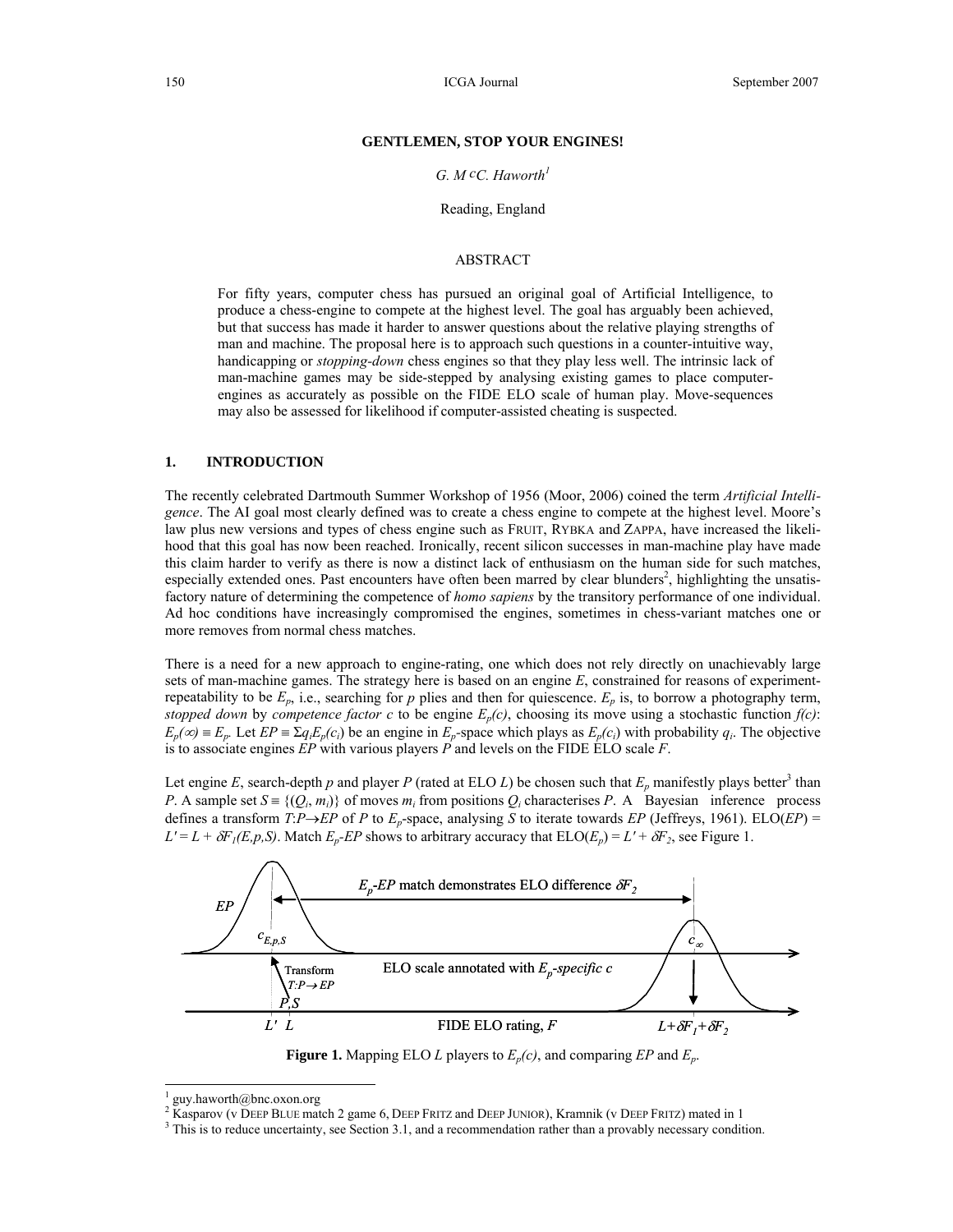Section 2 revisits the earlier *Reference Fallible Endgame Player* (RFEP) concept and reviews its use. Section 3 generalises the RFEP to the *Reference Fallible Player* (RFP) concept and warns of the fallibility of the RFP. Section 4 reviews uses of the RFP and section 5 summarises the implied experimental program.

#### **2. THE REFERENCE FALLIBLE ENDGAME PLAYER**

The *Reference Fallible Endgame Player*, RFEP (Haworth, 2002) was defined after Jansen (1992a, 1992b, 1993) suggested exploiting opponent-fallibility but did not define fallible opponents to play against.

The RFEP only plays chess when there is an Endgame Table, EGT, available in some metric. This subdomain of chess might be called the *Endgame Table Zone*, ETZ, and is currently restricted to 6- -man chess. Nalimov's Depth to Mate (DTM) EGTs are widely available but RFEPs can use other EGTs. The metrics DTC, DTZ and  $D\overline{TZ_{50}}^4$  have been seen as more useful and economical, and have been used in computations (Tamplin and Haworth, 2003; Bourzutschky, Tamplin and Haworth, 2005). RFEP *Rc* is assumed to have a theoretical win and to retain that win<sup>5</sup>. It chooses its moves in the following way:

- at position Q,  $R_c$  has *n* moves  $m_j$  to positions  $Q_j$  of depth  $d_j$  respectively
- $0 \le d_i$  which is arithmetically convenient:  $d_1 \le d_2 \le ... \le d_n$ , so move  $m_i$  minimises DTx
- *R<sub>c</sub>* is defined as follows:  $q_{j,c}$  = Prob[*R<sub>c</sub>* chooses move  $m_j$ ]  $\propto (\kappa + d_j)^{-c}$  with  $\kappa > 0$  and  $\kappa = 1$  here<sup>6</sup>

The  $R_c$  have the following required properties:

- $c = 0$  corresponds to 'zero skill':  $R_0$  assigns the same probability to all available moves
- *R*∞ is infallible, always choosing a move minimising depth to the next win-goal
- *R-*∞ is anti-infallible, always choosing a move which maximises depth to the next win-goal
- for  $c > 0$ , better moves in a metric-minimising sense are more likely than worse moves
- as *c* increases,  $R_c$  becomes more competent in the sense that post-move E[depth] decreases
- if  $d_{j+1} = d_j + 1$ , as  $d_j \rightarrow \infty$ ,  $q_{j,c}/q_{j+1,c} \rightarrow 1$  monotonically.<sup>7</sup>

A set  $S = \{ (Q_i, cm_i) \}$  characterises *P*, who chooses move  $cm_i$  in position  $Q_i$ . Profiling *P* in  $R_c$  terms:

- let  $R = {R_c | c = c_{min}(\delta c)c_{max}}$  be the defined set<sup>8</sup> of candidate  $R_c$ ,
- before analysing *S*, the *a priori* beliefs are {hypothesis<sub>*c*</sub> =  $H_c$  = "Prob[*P* is  $R_c | R_c \in R$ ] =  $q_{l,c}$ "} defining an Aeolian harp of multiple hypotheses to be held up to the wind of evidence
- let  $p_{i,c}$  = Prob[ $R_c$  chooses move  $cm_i$  in positions  $Q_i$ ],
- let  $q_{2,c} = \prod p_{i,c} = \text{Prob}[R_c \text{ chooses all moves } cm_i \text{ in positions } Q_i]$ , and
- Bayesian inferences implies that the *a posteriori*  $Prob[P$  is  $R_c | S, R_c \in R] = q_{3,c} = \mu.q_{1,c}.q_{2,c}$ .

Thus, set *S* defines a transform  $T: P \to EP$  of player *P* into  $R_c$ -space:  $EP \equiv \Sigma q_{3,c} R_c$  with mean  $c_{P,S} \equiv \Sigma c_{.} q_{3,c}$ .<sup>9</sup> Haworth and Andrist (2003) reported in Section 6.4 the experimental confirmation that if in fact  $P = R_c$ ,  $EP \rightarrow P$  in the limit. A conjecture here is that if  $P = \sum_{q \in R_c} P_{\text{c}}$ , then  $EP \rightarrow P$  in the same way.

Jansen's *random player* (1992a) is equivalent to  $R_0$  here. Haworth (2002) analysed two KOKR demonstration games between Walter Browne (KQ) and Ken Thompson's BELLE chess engine. Browne's moves imply an *apparent competence c* of about 19 on the basis of 100 moves, but this value does not transfer to other endgames and has no meaning in other terms. Haworth and Andrist (2003) reported much lower figures for *c* in KBBKN: Andrist and Haworth (2005) characterised intrinsic endgame difficulty and quantified the degree to which KBBKN is harder than KQKR. Competitive human games rarely spend long in the EGT zone and there is more opportunity to analyse the apparent competence of chess engines not armed with the EGTs.

The quality of play of a losing defender may be measured in the same way (Haworth, 2002).

 4 Depths to Conversion, move-count Zeroing move, and DTZ in the context of the 50-move draw-claim rule

<sup>&</sup>lt;sup>5</sup> There is no loss of generality:  $R_c$ 's handling of drawing and losing moves when having a win, and its treatment of drawn and lost positions is also defined in Haworth (2002), but is not needed for illustrative purposes here.

 $^6$  as k increases, the RFEP differentiates less well between better and worse moves.

<sup>&</sup>lt;sup>7</sup> This is why the more obvious and mathematically simpler  $q_{j,c} \propto 1/e^c c.d_j$  was not used

<sup>&</sup>lt;sup>8</sup> After a parallelisable search-evaluation of complexity  $O(v^p)$ , probability computations per move- $R_c$  are merely  $O(1)$ .

<sup>&</sup>lt;sup>9</sup> As  $c_{min} \rightarrow \infty$ ,  $c_{max} \rightarrow +\infty$  and  $\delta c \rightarrow 0$ , Prob[*P* is  $R_c$  with  $c < x$ ] and  $c_{P,S}$  converge to limit values.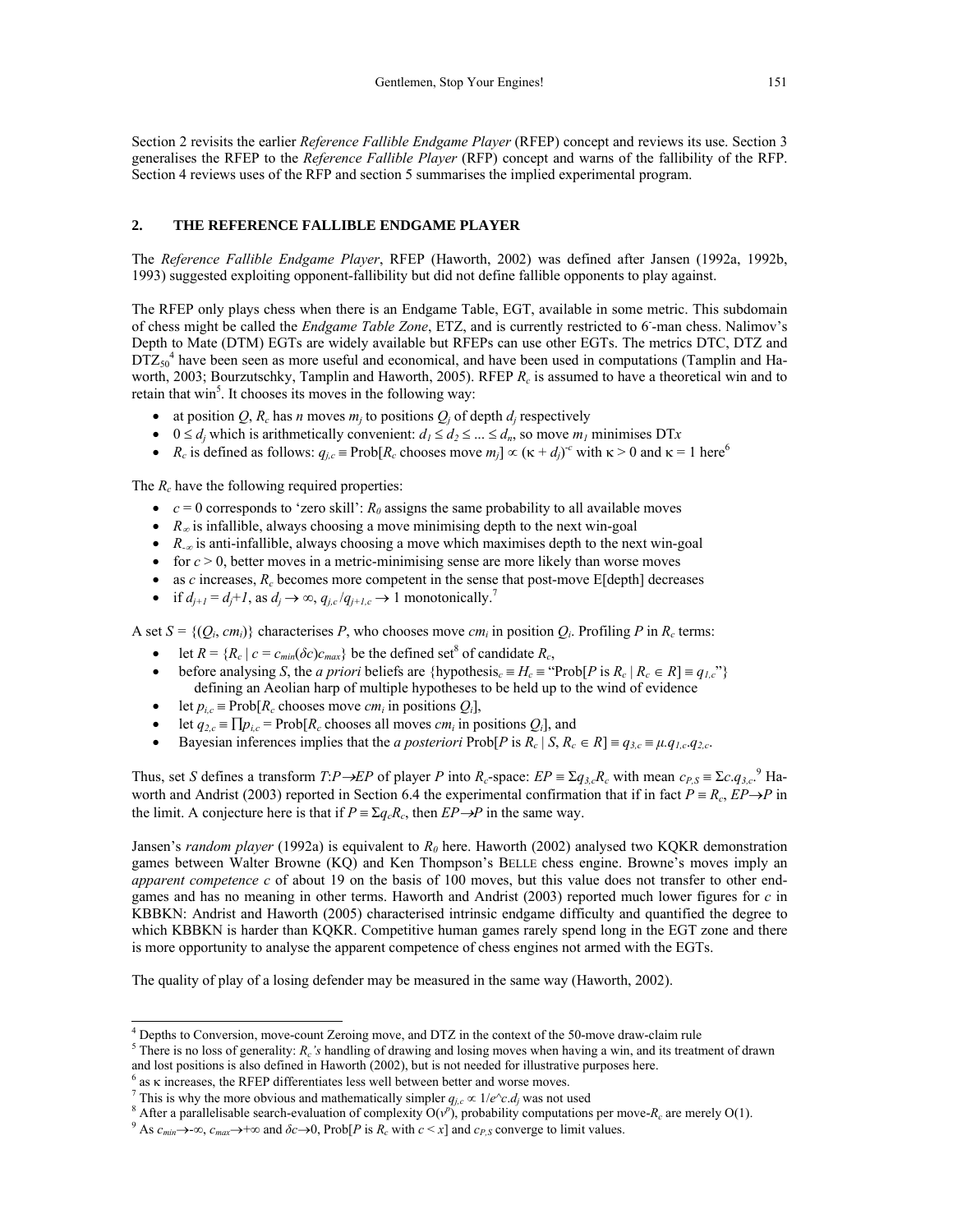#### **3. THE REFERENCE FALLIBLE PLAYER**

The RFEP concept is now generalised to that of the *Reference Fallible Player* (RFP) as heralded by Haworth (2005). As before, player *P* provides a sample of play  $S = \{ (Q_i, cm_i) \}$ , not now restricted to the endgame table zone ETZ. Player *P*, inferior to  $E_p$ , may be an individual or community of human players  $P_L$  rated or playing in the FIDE ELO range  $[L-\delta L, L+\delta L]$ . *P* may also be an engine  $E_{ipi}$  or a composite engine  $EP = \sum q_i E_p(c_i)$ .

A chess engine *E* is constrained to be *Ep*, searching to *p* plies depth and for quiescence, to give experimental repeatability.  $R_c$ , a handicapped version  $E_p(c)$  of  $E_p$ , chooses its chess<sup>10</sup> moves as follows:

- at position Q,  $R_c$  has *n* moves  $m_j$  to positions  $Q_j$ : engine *E* gives value  $v_j$  to position  $Q_j$
- $v_1 \ge v_2 \ge ... \ge v_n$  and move  $m_1$  is, in this sign convention, apparently the best move
- however, some or all of the  $v_i$  may be negative which was not so with the  $d_i$  of section 2
- let  $w_i = |v_1| + |v_1 v_i|$ , ensuring that  $0 \le w_i$  and that the  $w_i$  can play the role of the  $d_i$  of section 2
- if (won) position *Q* is in an endgame for which an EGT is available,  $v_j = w_j = d_j$  as in section 2 above thus,  $R_c \equiv E_p(c)$  is an extension of Section 2's RFEP, choosing moves as before in the ETZ
- persisting with the RFEP's probability function of Section 2,  $R_c$  is defined here as follows<sup>11</sup>:  $q_{j,c}$  = Prob[ $R_c$  chooses move  $m_j$ ]  $\propto (\kappa + w_j)^c$ ,  $\kappa > 0$ , and  $\kappa = 1$  here.

Note that the 'stopping down' process using parameter *c* is separate from, independent of and applicable to all engines *E*. The more fallible engine *Rc* may be welcomed for appearing to be 'more human'. A game of chess between  $R_l$  and  $R_2$  may also be thought of as a game  $R_l$ <sub>∞</sub>- $R_2$  in a new variant of chess, *Chess<sub>c</sub>*.

The notation of section 2 requires no change for the RFP, and  $R_c$  has the same properties:

- a set  $S = \{ (Q_i, cm_i) \}$  characterises *P*, who chooses move *cm<sub>i</sub>* in position  $Q_i$ ,
- let  $R = {R_c | c = c_{min}(\delta c)c_{max}}$  be the defined set of candidate  $R_c$ ,
- before analysing *S*, the *a priori* beliefs are  $\{\text{hypothesis}_c \equiv H_c \equiv \text{``Prob}[P \text{ is } R_c \mid R_c \in R] \equiv q_{1,c} \text{''}\},$
- $p_{i,c}$  ≡ Prob[ $R_c$  chooses move *cm<sub>i</sub>* from position  $Q_i$ ],
- $Prob[R_c \text{ chooses all the moves } cm_i] = q_{2,c} = \prod p_{i,c}$ ,
- the *a posteriori* Prob[*P* is  $R_c$ ] =  $q_{3,c}$  =  $\mu$ .*q*<sub>1,*c*</sub>.*q*<sub>2,*c*</sub> for some scaling factor  $\mu$ , and therefore
- $EP = \sum q_{3c} E_p(c)$  and the mean *c* of *EP* is  $c_{S, E, p} = \sum c_i q_{3c}$ : n.b., forced moves do not change  $c_{S, E, p}$ ,
- A match  $E_p-E_p(c)$  can determine the ELO difference of the engines  $\delta R_{E,p,c}$  to arbitrary accuracy

Note that the opponent's moves do not affect the assessment of the play of *P*. One or both players in a game may be assessed independently of the other by this method. The concept of the engine  $E(c)$  or  $E_p(c)$  may be exploited in various ways as described in Section 4. However, it is first worth caveating the fact that  $E_p$  is not infallible, and comparing this RFP-approach with the experiment of Guid and Bratko (2006).

# **3.1 Moving off the gold standard**

l

In section 2, the benchmark engine  $E = R_\infty$  is infallible and defines a gold standard of perfect DT*x*-minimaxing play.  $c_{P,S}$  is therefore an absolute indicator, unaffected by engine or search-depth, of the apparent competence of *P* as demonstrated by *S*: it measures the degree to which *S* represents less than perfect play. However in section 3, the mean of *EP*, the  $E_p$ -transform of *P*, is  $c_{S,E_p}$ : both *EP* and  $c_{S,E_p}$  are affected by *E* and *p* as well as by *S*. Benchmark engine  $E_p$  is now fallible, its evaluation of moves  $\{m_j\}$  affected by p, its search strategy and its evaluation function.  $ELO(EP) \approx ELO(P)$  but 'transform error'  $\delta F_I$  must be estimated.

 $c_{S,E,p}$  is merely a statistical 'distance measure' of how *differently*  $E_p$  and *P* play, as seen by  $E_p$ . Thus:

- it is necessary to convert the *c*-measure into a measure of rating difference between  $E_p$  and  $P$ , but
- if, at one extreme,  $E_p$  makes errors exactly when *P* moves correctly,  $c_{S,E,p}$  is lowered,
- if, at the other extreme,  $E_p$  makes exactly the same errors as *P*,  $c_{S,E,p}$  is raised to  $\infty$ , and
- if *P* actually plays better than  $E_p$ ,  $c_{S,E,p}$  decreases as the difference between their play increases.

The uncertainty associated with *cS,E,p* needs to be understood, but is reduced by reducing the fallibility of the benchmark engine *Ep*, i.e. by using the best engine *E* and greatest search-depth *p* available. The latter need not

<sup>&</sup>lt;sup>10</sup> The RFP concept in fact applies to any game domain with a set of *moves* to *evaluable* positions.<br><sup>11</sup> Other ways of stopping-down  $E_{(p)}$  based on actual players' error-patterns may prove to be even more useful her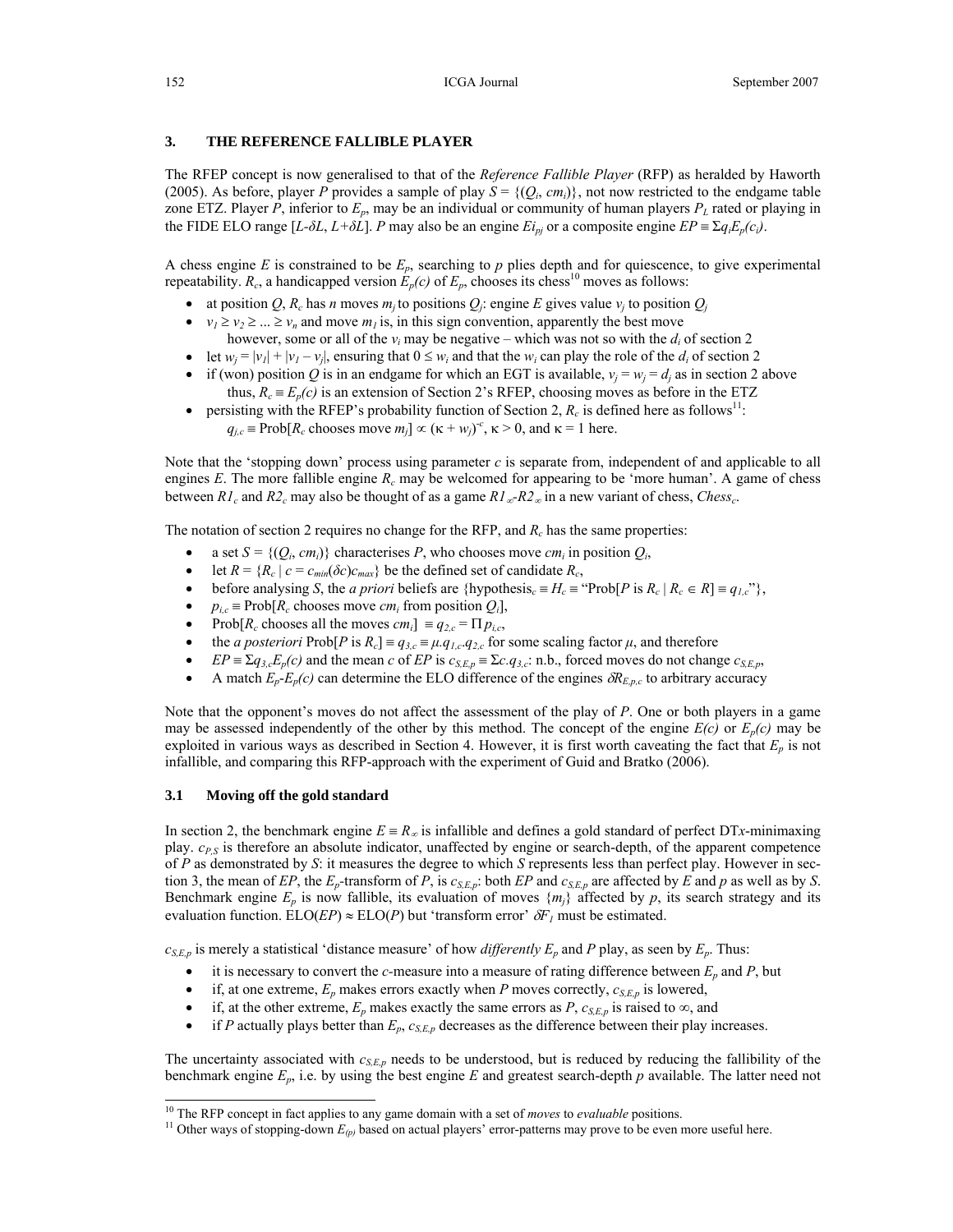be restricted to the search-depth naturally achievable at a 'classic' 40/120 rate of play. Note that, if the errors of  $E_p$  and *P* are uncorrelated,  $\overline{E_p}$ 's error-effect is proportional to  $|S|^{-1/2}$ , and to the mean size and percentage of errors. Given that  $E_p$  will identify  $E_p(c_0)$ 's capability as  $c_0$ , an experiment can identify the sensitivity of that identification by adding normal, variance V, 'random anti-noise' to cancel out, as it were, the noise in  $E_p$ 's positionvalues. The following experiment will characterise the transform ELO-error  $\delta F_t$  directly:

- given benchmark engine  $E_p$ , consider engines  $E_i$ ,  $j < p$ : let  $T(E_i) = E P_{i,j}$
- matches  $E_i$ - $EP_{i,j}$  directly identify the transform's ELO-error  $\delta F_{1,i,j}$  for the player  $E_i$
- matches  $E_p$ -*Ei<sub>j</sub>* identify the profile of transform-errors  $\delta F_l$  down the ELO scale relative to  $E_p$ <sup>12</sup>.

Let  $E_{10}$  source  $SI = \{ (Q_{1i}, cm_{1i}) \}$  and  $E_{16}$  source  $S2 = \{ (Q_{2i}, cm_{2i}) \}$ . The 'distance measure' is asymmetric:  $c_{SLE,16} \neq c_{S2,El}$  because  $E_{10}$ 's and  $E_{16}$ 's perspectives of the 'distance' between their play differ.

#### **3.2 A review of the Guid-Bratko experiment**

The Guid and Bratko experiment (2006) ranked World Champions by comparison with CRAFTY searching for 12 plies and for quiescence. Their work differs from that proposed here in the following respects:

- their aim was to rank human players, and not to align carbon and silicon players on one scale,
- their distance measure was Average  $\{|w_{chosen} w_l|\}$  in terms of the notation here
	- not considering, as here, *P*'s complete set of move-choices,
	- giving the same no-penalty reward for 'optimal' moves, even if forced or highly obvious,
- penalising equally the choice of a non-optimal move in positions  $Q_1$  and  $Q_2$  where, e.g.:  $Q_1$  has moves to positions/values  $\{0, 1\}$ ;  $Q_2$  has moves to values  $\{0, 1, 1, \ldots, 1\}$ ,
- their benchmark engine CRAFTY(12) is inferior to the human players it was assessing
- the possibly conservative constraint here is that  $E_p$  is superior to *P*, constraining  $\{P\}$
- no constraints as to their approach's applicability were stated, apparently leaving CRAFTY(12) to:
- falsely rate (Beal, 1999) CRAFTY(12+*n*) as worse than CRAFTY(12),  $n > 0$ ,
- therefore, falsely rate 'zero error' CRAFTY(12) as the ultimate chess player, and
- perhaps rate CRAFTY $(n)$ ,  $n = 11$ , 10, ... as better than the World Champions.
- there was no discussion of the uncertainty introduced by  $CRAFTY(12)$ 's fallibility:
- the 'stylistic similarity' correlation of players' and CRAFTY(12)'s errors affects the results.

Their experiment may be valid but was unsupported by theory. It was counter-intuitive, as it used the worst playing agent as the benchmark. It therefore attracted criticism by Riis (2006) and others on both counts. In a response, Guid, Pérez and Bratko (2007) proffered further statistics to support their original data but again did not define theoretically the applicability of their approach. They did model a fallible benchmark agent correctly ranking two less fallible agents, showing their approach to be more than intuitively applicable. However, this extreme scenario from  $M<sup>c</sup>$ Kinnon (2007) further highlights the fact that there are limitations:

- in a set of positions  $Q_i$ , two moves are available, leading to positions valued at 0 and 1,
- however, benchmark engine *B* values these moves' destinations exactly wrongly at 1 and 0,
- player  $P_i$  chooses the correct moves with frequency  $p_i$ ,  $p_1 < p_2 < ... < p_n$ ,
- player  $P_i$  appears to *B* to be choosing the wrong moves with frequency  $p_i$ ,
- therefore, *B* ranks the players in the opposite order to that which is correct,
- in terms of the Guid et al (2007) model<sup>13</sup>,  $P_C = 0$ ,  $N = I$  and mirror-like,  $P' = 1 P$ ,
- more generally in their model,  $dP'/dP = [(N+1)P_C 1]/N$ , negative for  $P_C < 1/(N+1)$ , i.e., if *Ep's* move-choices are bad enough, players are ranked in an exactly inverted order.

Two experiments have been proposed in Section 3.1 to compensate for a similar absence here of the theoretical analysis of the impact of *Ep*'s fallibility on the *c* and on the ELO of the *EP*:

- a test of the robustness of the computed *c* by adding 'noise' to  $E_p$ 's valuations  $\{v_i\}$ , and
- a comparison of the ELO rating of  $E_i$  and  $EP_{i,j}$ , its transform in  $E_p$ -space.

 $\overline{a}$ 

<sup>&</sup>lt;sup>12</sup> This pattern is analogous to that established by GPS reference stations for use with Differential or Wide-Area GPS.<br><sup>13</sup>  $P_C \equiv \text{Prob}[B \text{ plays optimally}]$ ,  $1/N \equiv \text{Prob}[B \text{ and player } P \text{ choose the same wrong move}]$ ,

 $P' \equiv \text{Prob}[P \text{ appears to } B \text{ to play optimally}], P \equiv \text{Prob}[P \text{ actually plays optimally}],$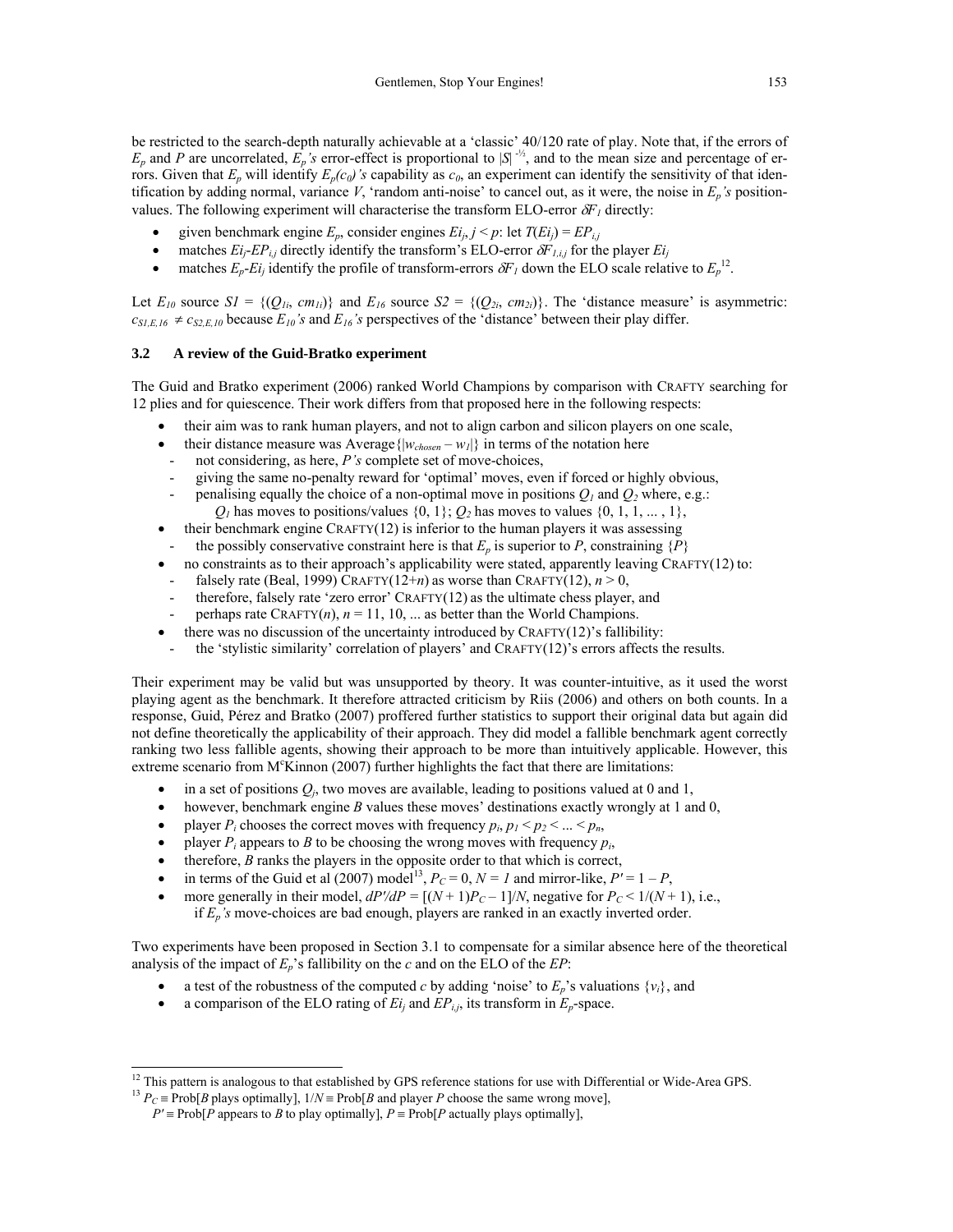# **4. USES OF THE REFERENCE FALLIBLE PLAYER** *Ep(c)*

### **4.1 Assessing positions with**  $E_p \equiv E_p(\infty)$

The large-scale deposition of position assessments by  ${E_n}$  in a standard format provides a set of reference data which will be valuable in itself, and may suggest stopping-down  $E_{(p)}$  in a better way. Any engine *E* participating in this production will have the extra status of being a Reference Engine.

# **4.2 The Player**

It is good practice to spar against a suitably stretching but not overpowering opponent, often today a chessengine. The competence-factor *c* allows an engine *E* to be tuned on a continuous scale which is preferable to a discrete set of choices such as FRITZ's {*very easy, easy, ... , really hard*}: the scale extends from 'grandmaster' to 'incompetent'. As described below, the *c*-scale can be correlated with the FIDE ELO scale for human players, and this leads to inferences of engine-rating and assessments of the likelihood of cheating.

#### **4.3 The Analyser**

The Analyser  $E_p$  proceeds as in Section 3 from an *a priori* belief that the observed player *P* is  $E_p(c)$  with probability *q1,c*. These *q1,c* may be independent of *P* in the 'know nothing' situation, or informed by some prior knowledge of *P* such as their ELO rating. The analyser recalculates  $q_{3,c}$  = Prob[*P* is  $R_c$ ] after each move using the rule of Bayesian inference. Guid and Bratko (2006) sensibly recommend not considering the first 'opening book' moves or moves where the advantage, say 2.00+, is already decisive. At any time,  $c_{E,p,S} \equiv \sum c_i q_{3,c}$  is the *apparent competence* of *P* as seen by engine *Ep*.

In fact, different measures of apparent competence may conveniently be developed for a range of search-depths *p* at the same time, say  $p \in [8, 18]$ . Beal (1999) proved that increasing search-depth *p* improves the quality of play, a fact previously assumed on empirical grounds only. Thus, it is to be expected that, as *p* decreases, *Ep's*  assessment  $c_{E,p,S}$  of player *P* will first increase as  $E_p$ 's quality of play reduces to that of *P*. It should then decrease as *Ep's* increasing errors are seen by *Ep* as *P's* increasing errors. This behaviour provides a way of confirming that *Ep* does indeed play better than *P* as required here.

Let the transform of  $P_L$  in  $E_p$ -space be  $EP_L$ . As highlighted in Section 3.1,  $ELO(EP_L)$  is  $L'=L+\delta F_I$ , approximated by  $L''=L+\delta F_1'$  where  $\delta F_1'$  is an estimate of  $\delta F_1$  based on the  $\delta F_{i,i}$ . If engine  $EP_L$  plays on the web, its ELO may be adjusted to *L"'* but this is susceptible to many social sources of error.

Given two players *P1* and *P2*, it is possible to compare their  $E_p$ -profiles and compare the *c*-distances of their play from that of *Ep*. P1 and P2 might be the benchmark engine *E* at different depths, subsets of *PL* before and after say 1980, or if *Ep* is good enough, different World Champions. The *a priori* beliefs about *P1* and *P2* should be the same, or midway between profiles corresponding to their ELO ratings.

#### **4.4 The Imitator**

l

The Imitator  $E_p$  analyses its opponent as in Section 4.2, identifies their apparent competence  $c_o$ , and then itself plays as  $E_p(c)$ , with *c* bearing some defined relationship to  $c_o$ .

# **4.5** Estimating the FIDE ELO rating of engines  $E_p$  and  $E$

Let the best estimate of the FIDE ELO rating of  $E_p(c_{L,p})$  be *L*" as above. Let *E* be  $E_p$ , or *E* at a 'classic' 40/120 tempo on some platform. A match between *E* and  $E_p(c_{L,p})$  will determine an ELO-superiority  $\delta F_L$  with a precision proportional to the square-root of the number of games played. An estimate of the FIDE ELO rating<sup>14</sup> of  $E_p$  is therefore  $L'' + \delta F_L$ . Given that an  $E_p(c_{L,p})$  engine may be determined for several ELO levels *L*, several estimates  $\{L''+\delta F_L\}$  of  $ELO(E_p)$  may be made and compared. Without the benefit of experimental evidence, the author's expectation is that the better  $E$  is and the greater  $p$  is, the more accurate these estimates will be. Also, the values *L* chosen should be well below the eventual FIDE ELO rating estimate of  $E_p$  so that the evaluationerrors of *Ep* are not significant compared to the errors of players at level *L.*

<sup>&</sup>lt;sup>14</sup> Existing CCRL, CEGT, CSS, SCCT and SSDF ELO ratings cannot be interpreted as FIDE ELO ratings.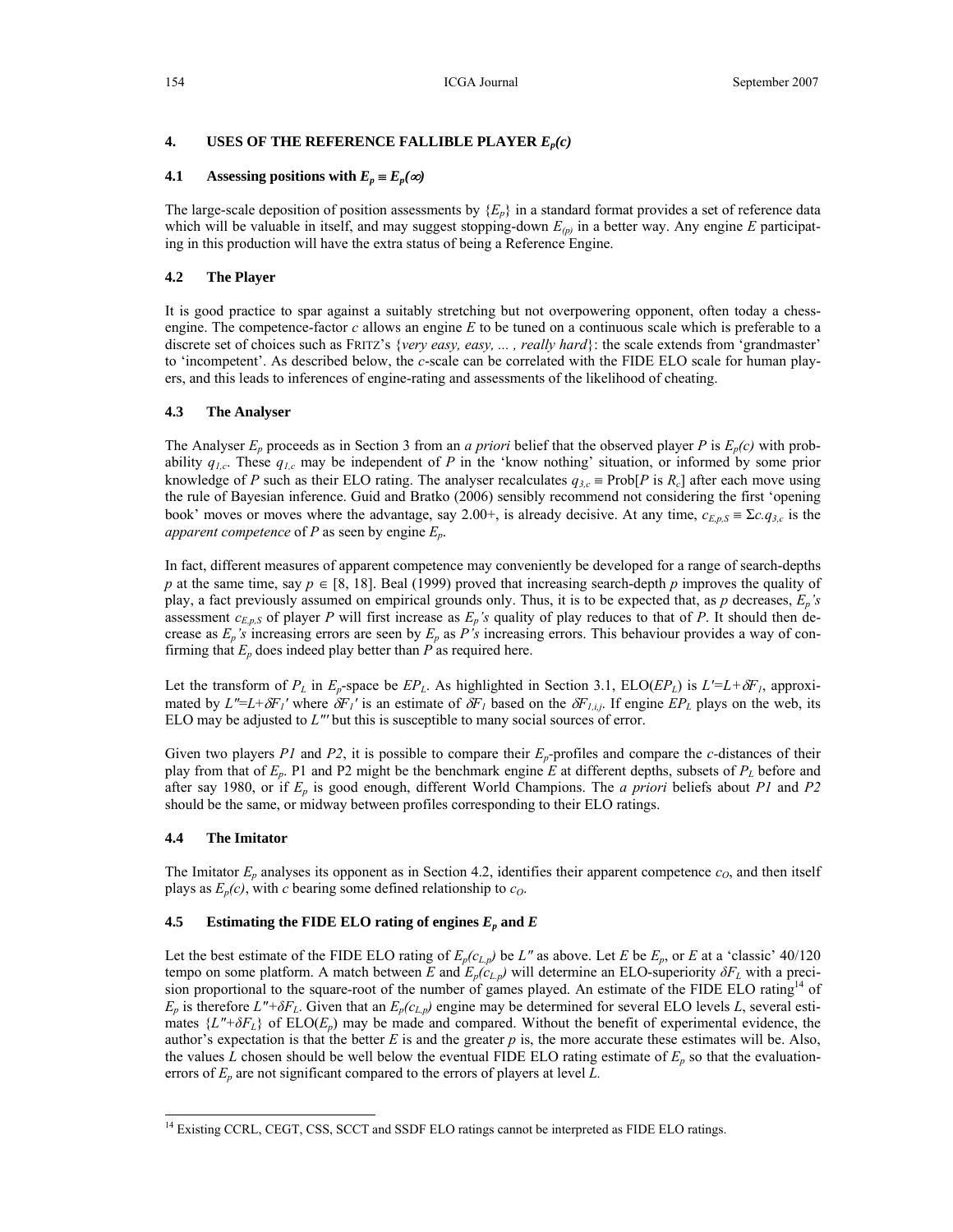# **4.6 Use of a suite of engines** *Eij*

Different engines  $E_i$  have different search and evaluation algorithms, and will not be unanimous on positionvalues or even choice of best move. The deployment of engines {*Eij*} as analysers of a game would produce a range of perspectives about the balance of advantage, the best moves, and the loci of apparent competence  $c_{E i,i,S}$ of the two players. This would contribute to a more engaging commentary for the audience.

# **4.7 Analysing suspected cheating**

Advancing technology has increasingly made engine-assisted cheating in chess an issue (Friedel, 2001). Recently, the manager of Topalov claimed that Kramnik had been cheating in their World Championship match, this on the basis that the percentage of moves which coincided with the choices of FRITZ. It is notable that the claim did not specify the version, settings or search-depth if any of the FRITZ used to identify the moves. Nor were the percentages compared with those of Topalov himself. Regan (2007) correctly points to a lack of detail, rigour and scientific method in statements to date about suspected cheating.

Worse, merely counting the number of times that engine *E* or *Ep* agrees with player *P* is unsatisfactory. A move-choice may be forced or obvious for both *Ep* and *P*, or not, and an assessment of coincidence needs to consider the full move-context of that choice as in Section 3. Tracking |*vbest* – *vchosen*| (Guid and Bratko, 2006) is an improvement but does not use the available information fully, as stated above.

The proposal here is to use the Analysis process, together with an *a-priori*  $E_p$ -profile *EP* of player *P*, to calculate the probability of *EP* making a sequence of *P's* moves, and track *apparent competence c* after each move. A sharp increase in apparent competence indicates sustained move-agreement between *P* and *Ep*. The pattern of such variations in apparent competence may be compared for players of the pre- and post-engine eras.

# **5. SUMMARY**

This paper proposes an approach to the assessment of human play and the ranking of chess-engines on the FIDE ELO scale. The principle is to use games already played rather than require new games to be played. A possibly notional player *P* may be profiled in terms of a chess engine *Ep*, the recommended precaution being that  $E_p$  is a superior player to  $P$ . Standard statistical-confidence intervals apply to all results but:

- a set of players rated at FIDE ELO  $L$  may be profiled in  $E_p$  terms,
- the effect of the fallibility of  $E_p$  on that profiling process may be assessed
- engines  $E_p(c)$  and in particular, engines  $E_p$  and  $E$  may be rated in FIDE ELO terms
- for each engine  $E_p$ ,  $c$  may be calibrated against the FIDE ELO scale
- given  $T(P)=E P$ , Prob $[ P \text{ and } E_p \text{ agree over } n \text{ moves } ]$  can be calculated if cheating is suspected
- the likelihood that *P* has cheated may therefore be considered with better quantitative input
- sparring partners  $R_c \equiv E_p(c)$  may be supplied at any level of difficulty
- an engine-opponent can tune itself dynamically to the apparent competence of its opponent

The intention is that this theoretical proposal is tested by an experimental programme as follows:

- some engines *E* are modified to be a set *RE* of Reference Engines, outputting in common format,
- the conjecture ' $P = \sum q_i E_p(c_i) \implies EP = P$ ' is investigated,
- quorate and appropriate samples *S* of actual play are defined for various FIDE ELO levels *L*,
- the samples *S* are analysed by the engines in *RE* at various attainable depths *p*,
- the notional player *P* at FIDE ELO level *L* is profiled as a composite engine *EP* of *Ep*-engines,
- this profile's accuracy is tested by available  $\delta F_{1,i,j}$  and by variations of *S* and  $E_p$ 's {*v<sub>i</sub>*},
- matches  $E_p$ -*EP* and  $E_p$ - $E_p(c)$  are conducted to estimate the FIDE ELO level of  $E_p$ ,
- if there are  $E_p$  appearing to be better than the World Champions, then
- the World Champions may be ranked in terms of apparent competence  $c$ ,
- the robustness of those assessments will define what confidence can be placed on the ranking,
- "Who was the 'best player?" may be addressed separately, partially informed by the  ${c}$ .

These experiments may also provide a basis for improving both position-evaluation and the FIDE ELO scale itself. The author invites collaboration with engine-authors and others to expedite this programme.